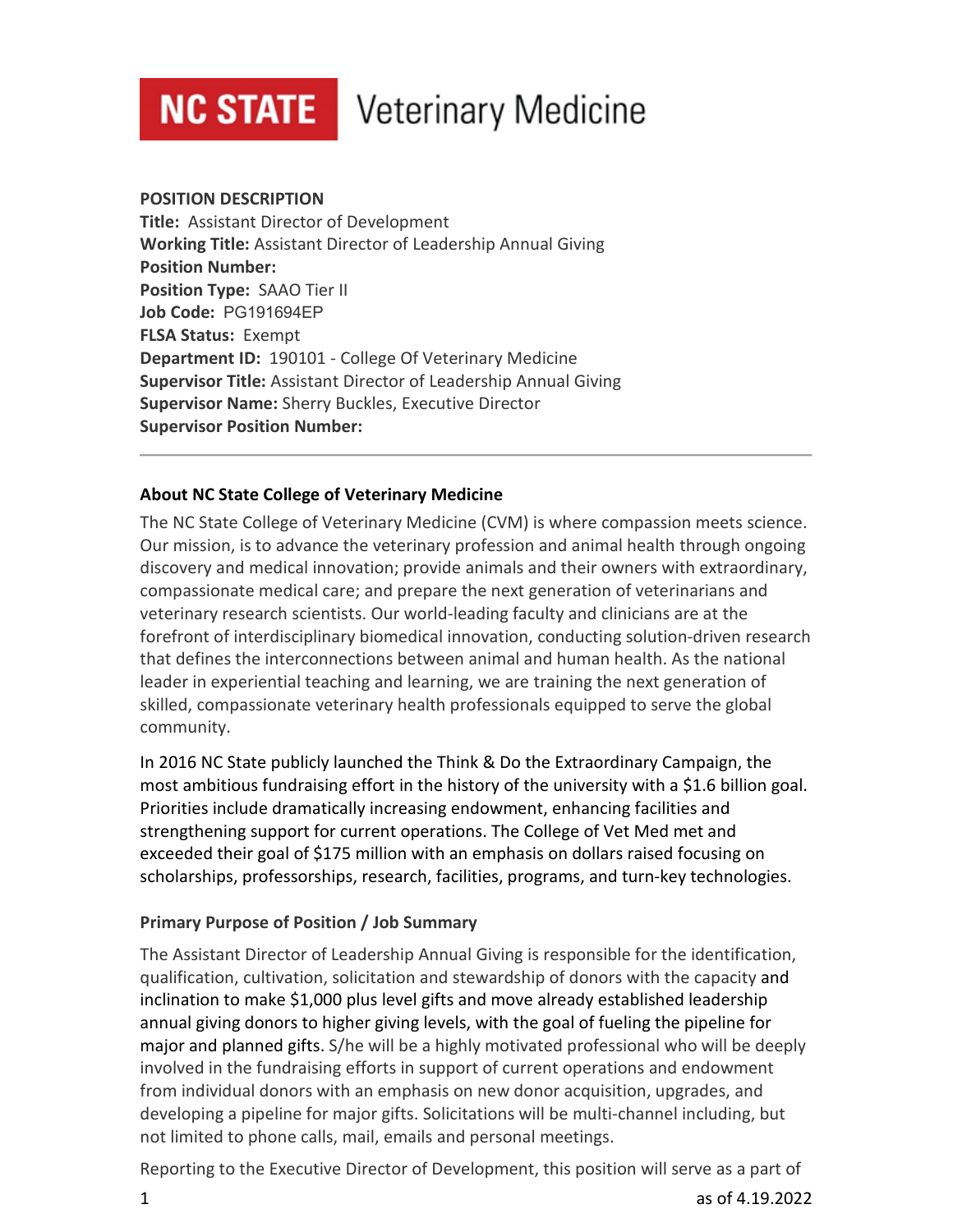the CVM's Development team and will work to support all areas of the College. The Assistant Director is expected to develop and cultivate relationships with a portfolio of approximately 100-150 leadership annual giving prospects.

#### **Duties and Responsibilities:**

- Lead the development of an integrated strategy for leadership annual giving across the CVM, collaborating with advancement and major gift staff to increase giving to the CVM. Explore and share educational opportunities on best practices for leadership annual giving.
- Partner with the Major Gifts team to identify prospective donors and strategically assess their philanthropic capacity and inclination.
- Collaboration with colleagues to help align donor's philanthropic interests with various priorities across the CVM campus.
- Plan, design, implement, and evaluate strategies to obtain outright annual gifts and pledges.
- Establish systems for tracking and evaluating success of LAG program
- Identification, qualification, cultivation and solicitation of leadership annual giving prospects to create and grow a pipeline of donors with the capacity and inclination to make \$1,000 plus level gifts.
- Conduct at least 100-150 personal contacts with prospects and donors annually and participate in 12-15 solicitations per month.
- Utilize the office of Advancement Research and work with the CVM Development Associate to identify prospective donors and strategically assess their philanthropic capacity and inclination.
- Be an active and collaborative team member with the CVM Advancement team as well as NCSU University Advancement teams.
- Provide timely post-visit follow-up including tracking moves and solicitations, and sending personalized follow up to individual prospects.
- Collaboration with colleagues to help align donors' philanthropic interests with various priorities across campus.
- Coordination of Day of Giving, Terrence Curtin Society events, and stewardship efforts as needed with appropriate CVM colleagues, University Advancement and other campus colleagues.
- Attend CVM events and University Advancement related meetings.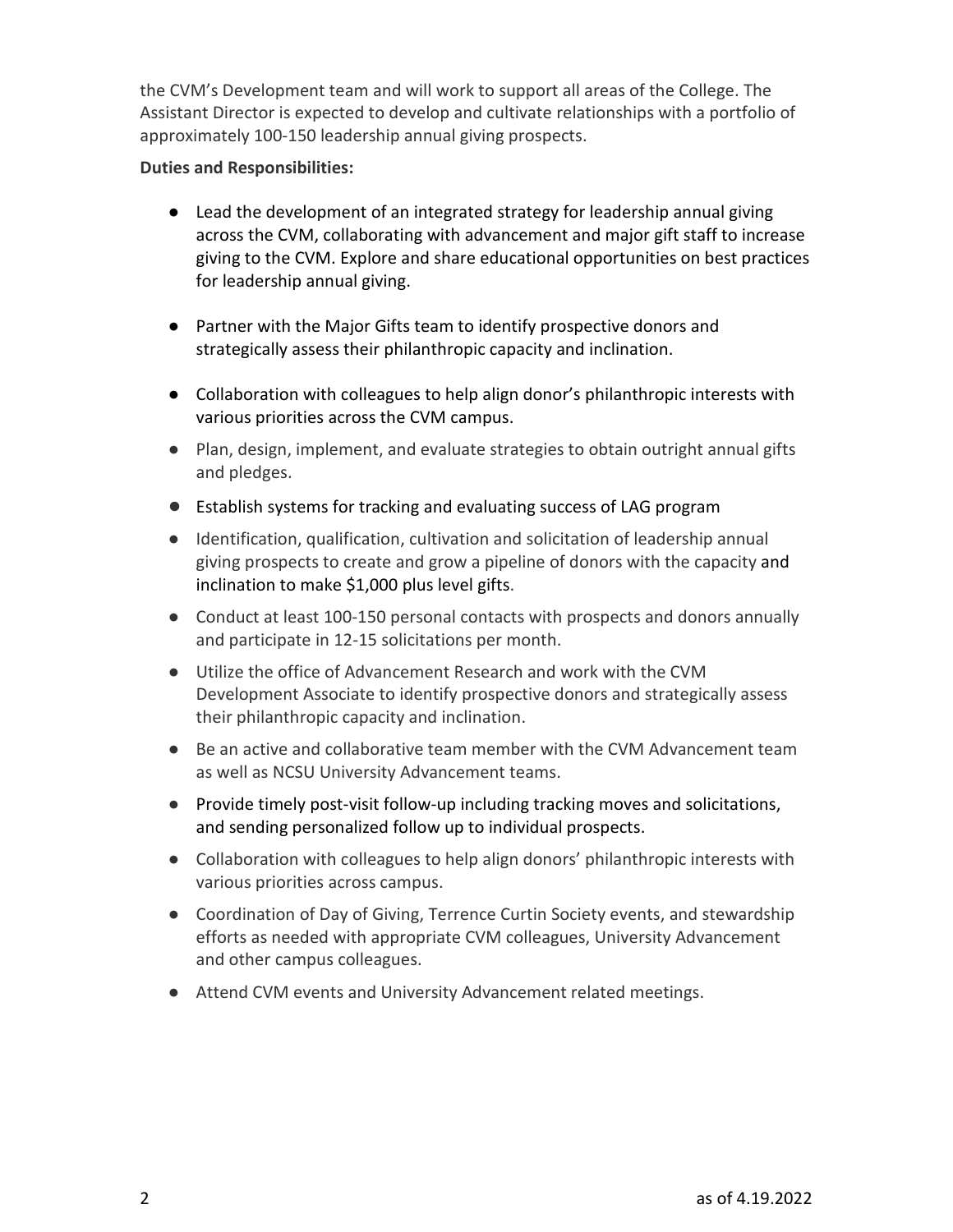#### **Education and Experience:**

- Post-baccalaureate credentials or Bachelor's degree from an accredited college or university and at least two or more years of professional-level experience in direct solicitation / fundraising or a closely related field (such as sales) are required.
- Proven success in securing annual, special and/or major gifts through face-to-face visits. Demonstrated ability to handle multiple fundraising activities simultaneously and to work collaboratively to coordinate solicitation strategies in a decentralized environment.
- Regional travel is required and requires flexibility in work hours to include evenings and possible weekends as needed to accomplish objectives and satisfy goals.

#### **Required Skills and Qualifications:**

- Ability to work effectively as part of a dynamic team in a large, complex research university
- Experience in cold calling, negotiating, and closing business deals
- Ability to work independently, while maintaining consistent and transparent communication with a team and leadership
- Excellent written and verbal communication skills
- Strong organizational and analytical skills, with a high attention to detail
- Self-motivated and self-starting
- Good listener
- Optimism, perseverance and a positive attitude
- Ability to travel around the region
- Ability to work evenings and weekends as required
- Computer literacy

## **Preferred Experience, Credentials, Qualifications:**

- Two or more years of successful experience in fundraising, annual giving or closely related field
- Knowledge of principles, practices and ethics of fundraising
- Understanding of the development process and donor cycle
- Volunteer management experience
- Prior experience in a comprehensive capital campaign
- Experience in higher education fundraising
- An understanding of the land grant, research Tier One university environment
- Familiarity with NC State University and the Triangle

## **Other Work/Responsibilities**

Perform other duties as required or assigned. Attend a variety of events throughout the year. Regular travel and occasional night and weekend work is required.

## **Number of Permanent Employees This Position Supervises**

0